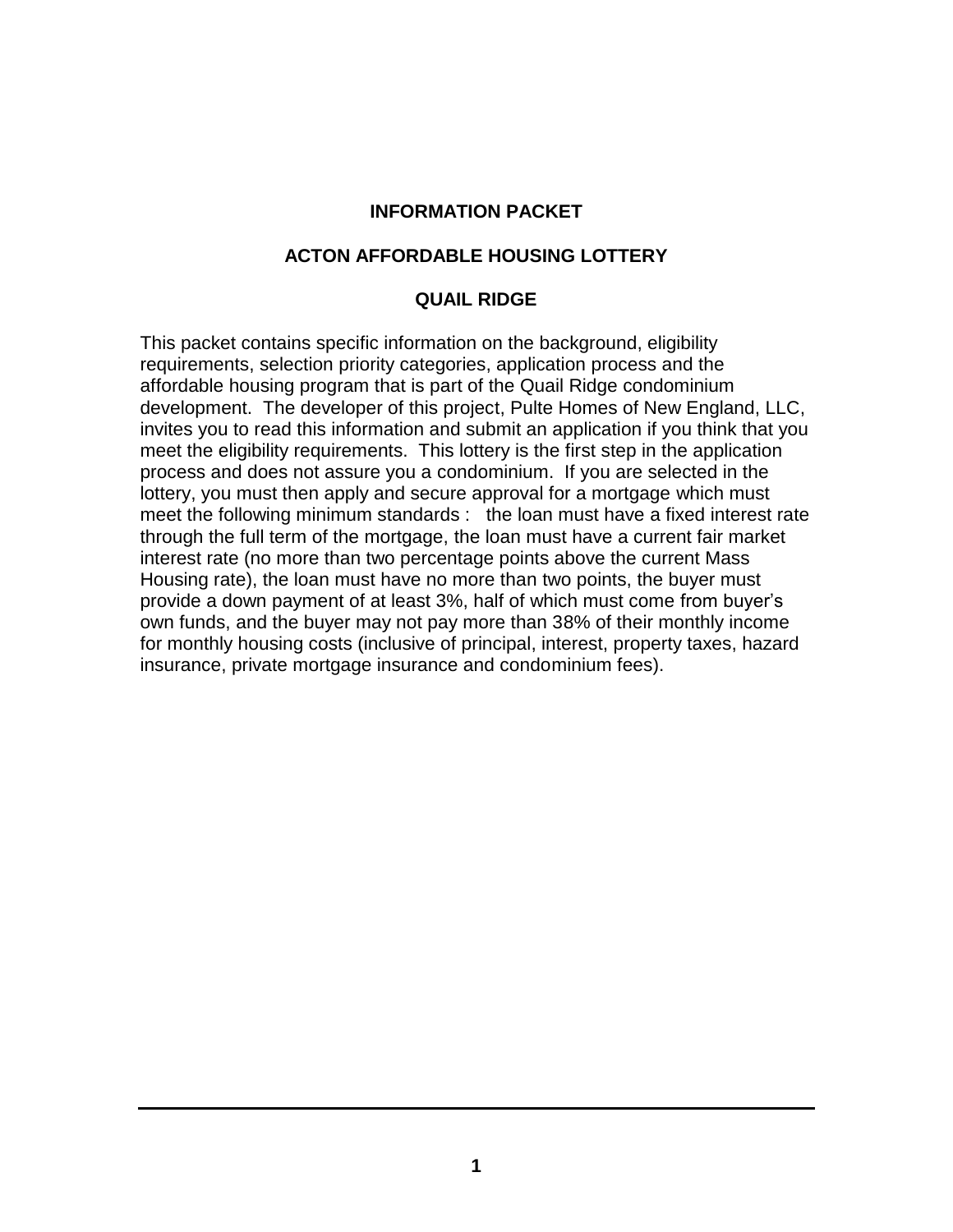## **BACKGROUND Affordable Housing in Acton (Information Sheet A)**

A developer, Pulte Homes of New England, LLC, and the Town of Acton are working to provide this affordable housing opportunity in Acton through the Local Action Units Program. In this project, eight affordable condominiums will be constructed in Acton and will be sold to homebuyers with incomes that shall not exceed 80% of the Boston Massachusetts-NH PMSA area median income. The price of these two bedroom units will be \$161,100. These condominiums are part of a 153 unit development called Quail Ridge. The condo fees are projected to be \$125 per month for the affordable units. This fee is proportional to the fees of the market rate units.

Quail Ridge will be a town home development constructed on 149 acres on Great Road in Acton. All units are two bedroom town homes and have two and ½ baths and a two car garage. Eight of the units will be available as affordable units through the Local Action Units program. These units are identical in outward appearance to the market rate units. The square footage of the affordable units is approximately 1900-2100 square feet.

All affordable units must be owner occupied as a primary residence and will have a "Deed Restriction" that will be filed with the mortgage at the time of purchase. This deed restriction limits the amount that the unit can be refinanced for or resold for, or leased, and requires another affordable buyer. The deed restriction insures that the unit stays affordable in perpetuity.

Since it is anticipated that there will be more interested and eligible applicants than available condominiums, the developer will be sponsoring an application process and lottery to rank the eligible applicants for the program. The application and lottery process as well as the eligibility requirements, are described in Information Sheets B-E. Applications are available at the Acton Town Hall, Acton Memorial Library, and the Acton Council on Aging or online at [www.quailridgelottery.com](http://www.quailridgelottery.com/) **or by request at (781) 329-8201.**

A public information workshop is scheduled for **SEPTEMBER 17, 2012 at 7:00 PM at the Acton Memorial Library, Acton, MA**.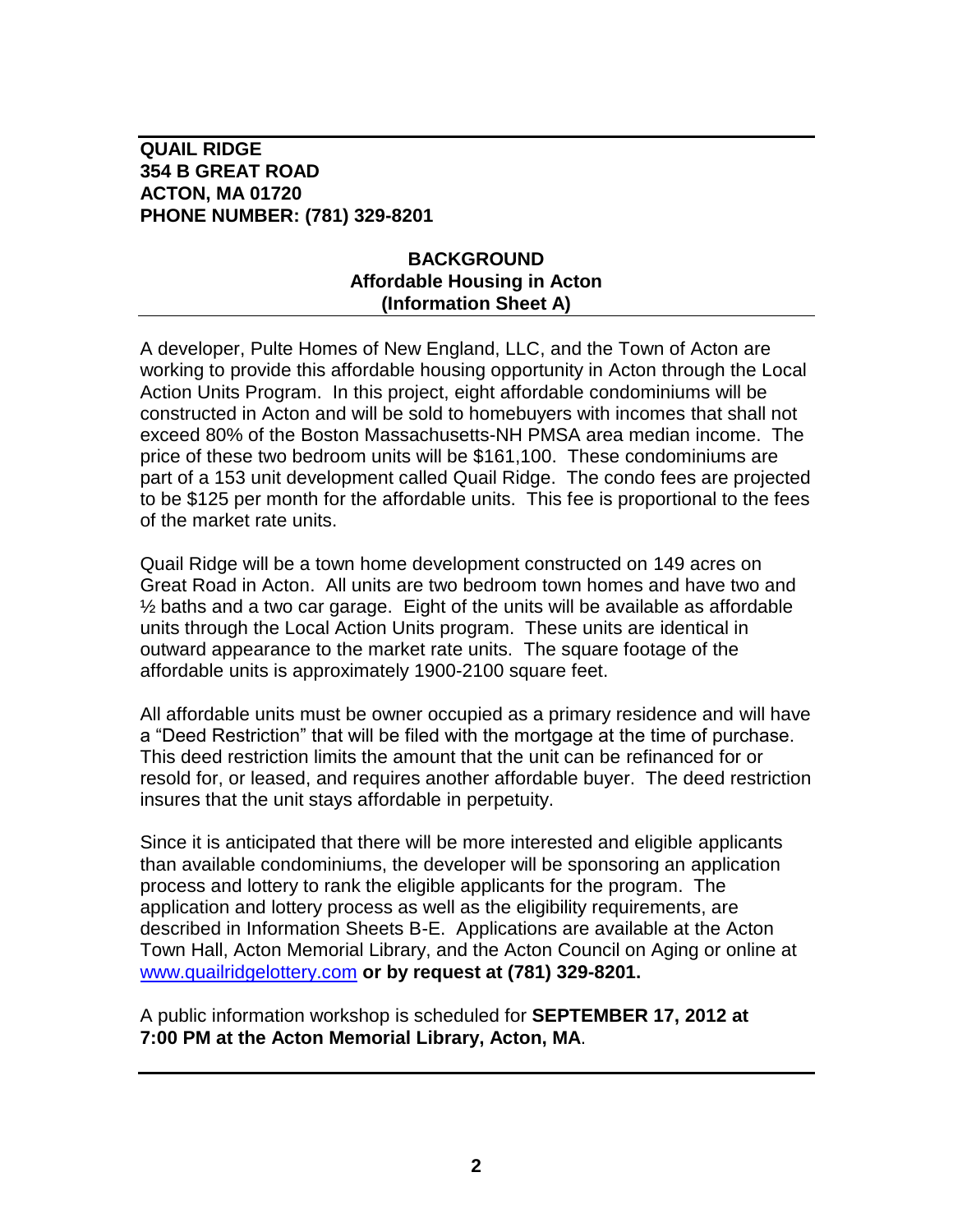#### **\_\_\_\_\_\_\_\_\_\_\_\_\_\_\_\_\_\_\_\_\_\_\_\_\_\_\_\_\_\_\_\_\_\_\_\_\_\_\_\_\_\_\_\_\_\_\_\_\_\_\_\_\_\_\_\_\_\_\_\_\_\_\_\_ QUAIL RIDGE 354 B GREAT ROAD ACTON, MA 01720 PHONE NUMBER: (781) 329-8201**

## **ELIGIBILITY REQUIREMENTS Affordable Housing in Acton (Information Sheet B)**

#### **Q: Who is eligible to apply for the affordable condominiums in Acton?**

A: Households who meet income and asset limits set by the Department of Housing and Urban Development (HUD). One of the household members must be age 55 or older.

## **Q: What are the eligibility requirements?**

A: To be eligible to purchase an affordable condominium annual income must be within a particular range, set by maximum and minimum income levels as follows:

## **Maximum Household Income**

To be eligible to apply for purchasing an affordable condominium, the combined annual income for all income sources of all income-earning members in the household must be at or below eighty percent (80%) of median income for the Boston Massachusetts-NH PMSA area. Income in most cases is defined as **gross** income. The maximum income allowed for this program is:

| <b>Household Size</b> | <b>Income Limit</b> |  |
|-----------------------|---------------------|--|
| 1 person              | \$45,500            |  |
| 2 person              | \$52,000            |  |
| 3 person              | \$58,500            |  |
| 4 person              | \$65,000            |  |
|                       |                     |  |

#### **Down Payment Requirements:**

A Down Payment of at least three percent of the purchase price is required. One and one half percent of the sale price must be from the applicants own funds. Co-signers are not allowed for this program.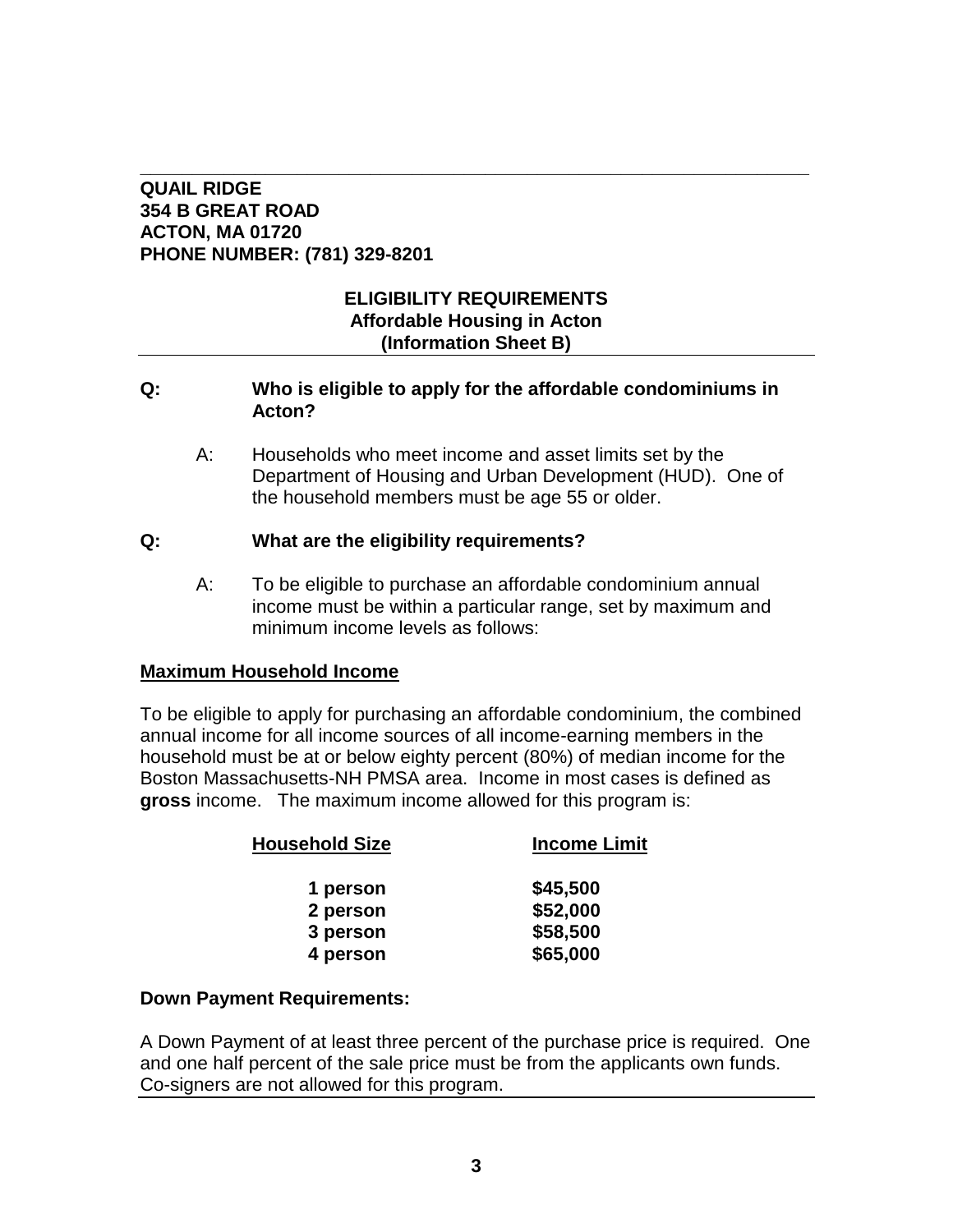## **Minimum Income**

To qualify for a mortgage loan to purchase these condominiums, there will be minimum income limits to be determined by the lender. Normally, the bank will use a "Housing Debt Ratio" of housing expense to include principal, interest, mortgage insurance, real estate taxes, and homeowner's insurance at 30% and a "Total Debt Ratio" including housing and all other debts of 38%. The precise minimum income requirements will vary for each applicant according to the terms of the loan, the amount of down payment, the interest rate, and other factors. Assuming current interest rates and terms, the minimum income required to qualify for a mortgage loan appears to be *approximately* \$50,000.

- **Q:** What if there are more eligible applicants than units available?
	- A: If there are more applicants than units, as is likely, a Lottery drawing will be held to rank the applicants in order that their numbers are drawn. Households requiring three bedrooms will receive first preference over households that require only two or one bedrooms.

## Asset Limits

Household asset limits shall not exceed \$75,000 in value. Assets may include net cash value of stocks, savings, bonds, retirement funds, and other capital investments. The value of personal property such as furniture and clothing will not be counted. Income from assets over \$5,000 will be counted towards household income. Applicants over age 55 are allowed to have additional \$200,000 net proceeds from the sale of a house. Please see Appendix A for a complete definition of assets for this affordable housing program. Assets may include net cash value after deducting reasonable costs that would be incurred in disposing of real property, savings, stocks, bonds, and other forms of capital investment.

All applicants must sell any home that they own before purchasing an affordable unit, and any asset sold at less than market value within two years of application will be counted at full and fair market value for the purpose of imputing income. The greater of actual income from assets or imputed income from assets will be added to the applicant's annual income to determine eligibility.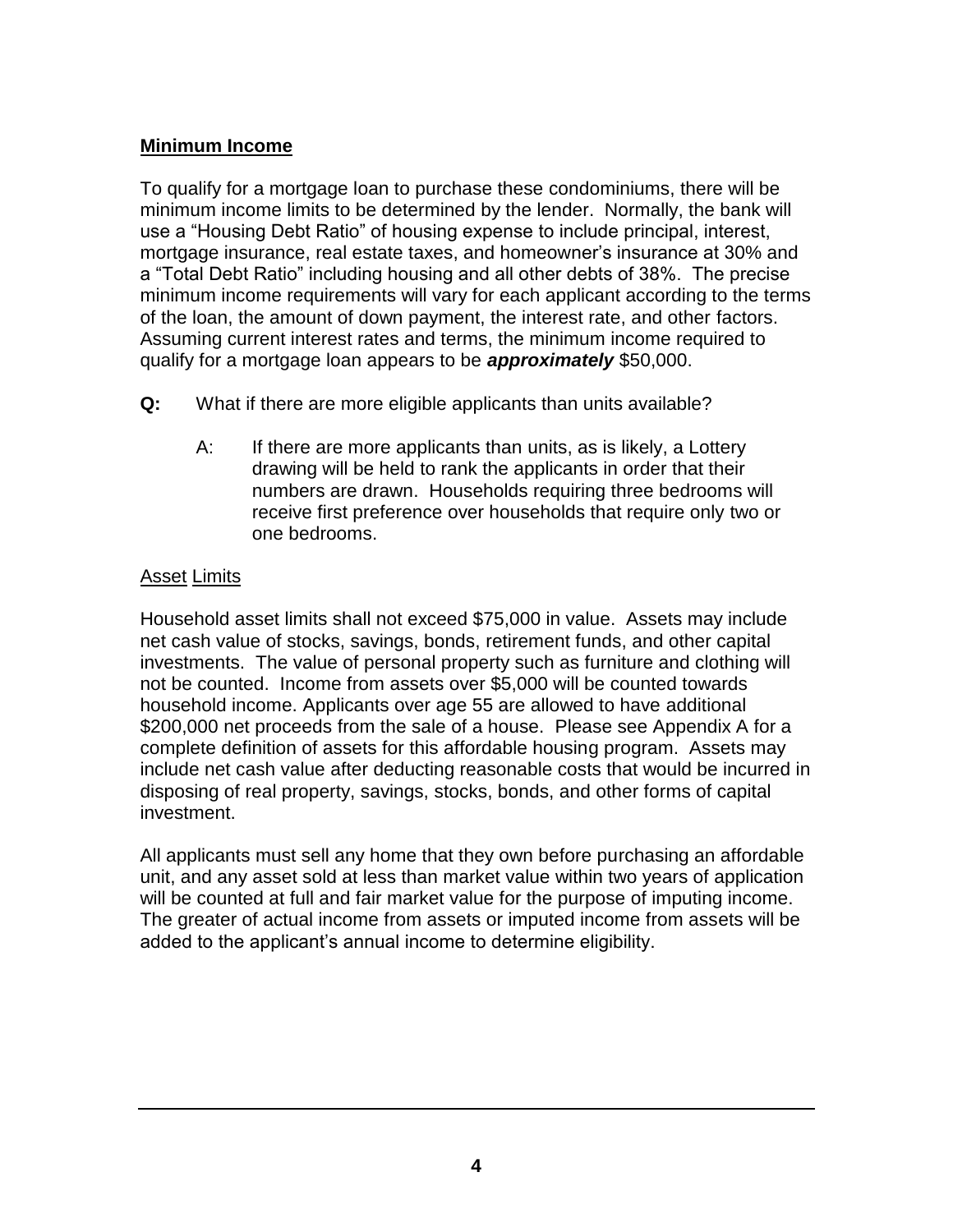## **SELECTION PRIORITY Affordable Housing in Acton (Information Sheet C)**

#### **Q: How will applicants for the affordable condominiums be selected?**

A: Households submitting an eligible application prior to the application deadline will be placed in a lottery. Applications will be screened before the lottery. Applicants will be ranked according to their lottery number drawn. Late applications will not be considered for the lottery- **there will be no exceptions to this rule**. After the lottery, the highest ranked participants will be invited to apply for a final (mortgage loan) application to purchase an affordable unit. Affordable condominiums will be offered to the highest-ranking applicants who are found to be eligible and qualify for a home mortgage loan. Applicants will have 30 days to secure financing.

#### **Q: Will there be Local Preference for some of the units?**

A: There will be Local Preference for six of the eight affordable units. Only applicants with Local Preference can be put in the Local drawing. All applicants will be entered in the General lottery drawing for the one General unit.

There will also be preference for households that require two bedrooms. There must be at least one occupant per bedroom and no more than two occupants per bedroom. A husband and wife, or those with a similar living arrangement, shall be required to share a bedroom unless they provide medical documentation on a severe adverse impact of sharing. All households who require two bedrooms will be drawn first and then the other households will be drawn for both the Local and the General drawings.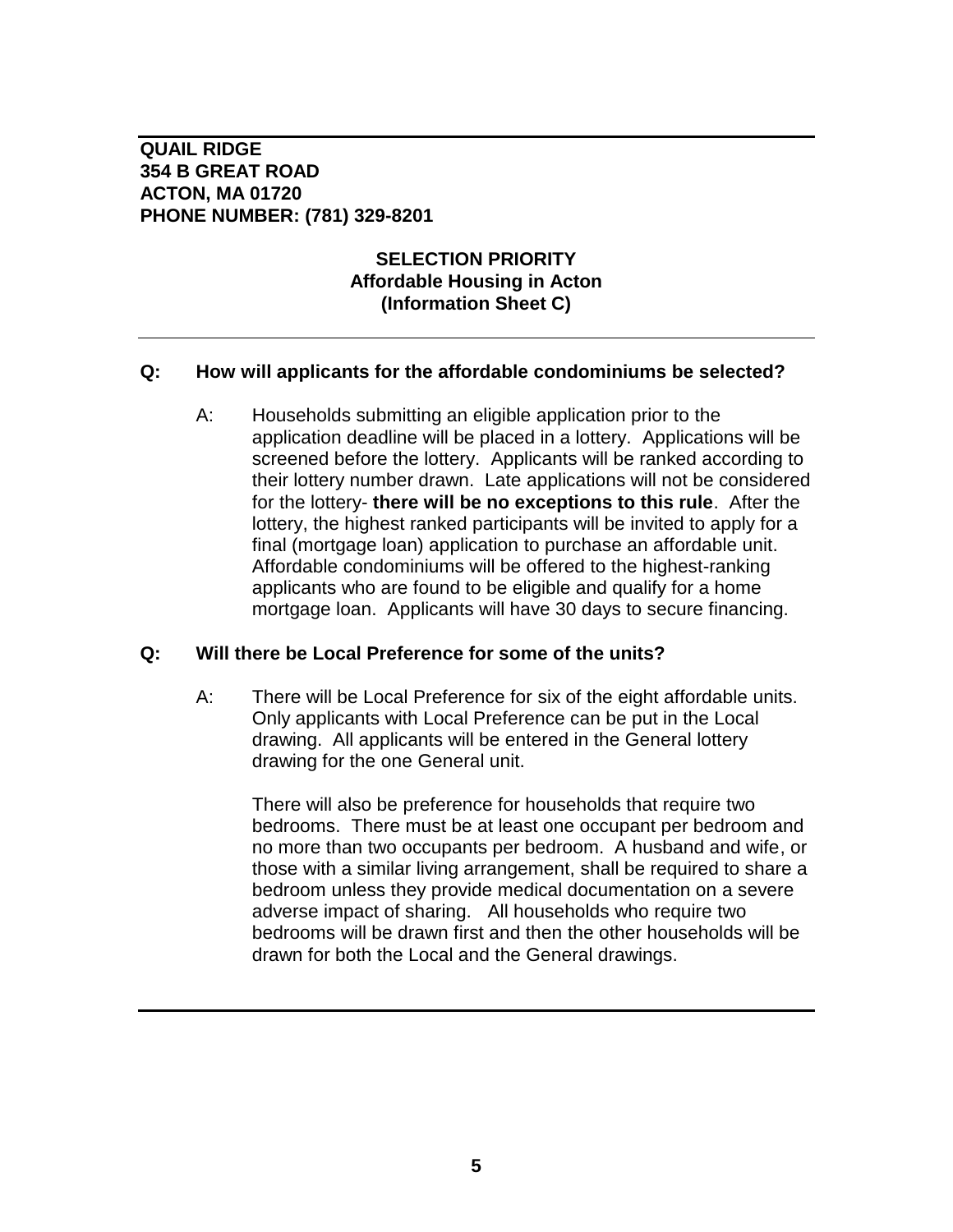#### **LOCAL PREFERENCE: SIX UNITS**

(The following categories are equal in priority)

\* Priority for a household with one or more applicants who are a current Acton resident.

**\_\_\_\_\_\_\_\_\_\_\_\_\_\_\_\_\_\_\_\_\_\_\_\_\_\_\_\_\_\_\_\_\_\_\_\_\_\_\_\_\_\_\_\_\_\_\_\_\_\_\_\_\_\_\_\_\_\_\_\_\_\_\_\_**

\* Priority for households with at least one member who is an employee of the Town of Acton or works for a business in Acton.

#### **GENERAL PREFERENCE: TWO UNITS**

All applicants, whether they are included in the Local Preference category or not, are included in the General Preference category.

#### **Q: Will there be preference for minority applicants?**

There are no specific requirements to set aside a unit for a minority applicant. However, the Local Action Units Program requires that the local preference pool reflects the area's minority population. After the lottery application deadline has passed, the lottery agent, JWO Consultant Services, will determine if the number of minority applicants meets the percentage of minorities households in the surrounding HUD- defined area of 20.7 % and will add minority applicants from the General pool to the Local preference pool if this percentage is not initially reached. The additional minority applicants will be added through a random drawing of total minority applicants.

Households requiring two bedrooms will have at least one occupant per bedroom and no more than two occupants per bedroom. A husband and wife, or those living in a similar situation, shall be required to share a bedroom unless they provide reliable medical documentation that sharing would cause a severe adverse impact on his or her physical or mental health.

\_\_\_\_\_\_\_\_\_\_\_\_\_\_\_\_\_\_\_\_\_\_\_\_\_\_\_\_\_\_\_\_\_\_\_\_\_\_\_\_\_\_\_\_\_\_\_\_\_\_\_\_\_\_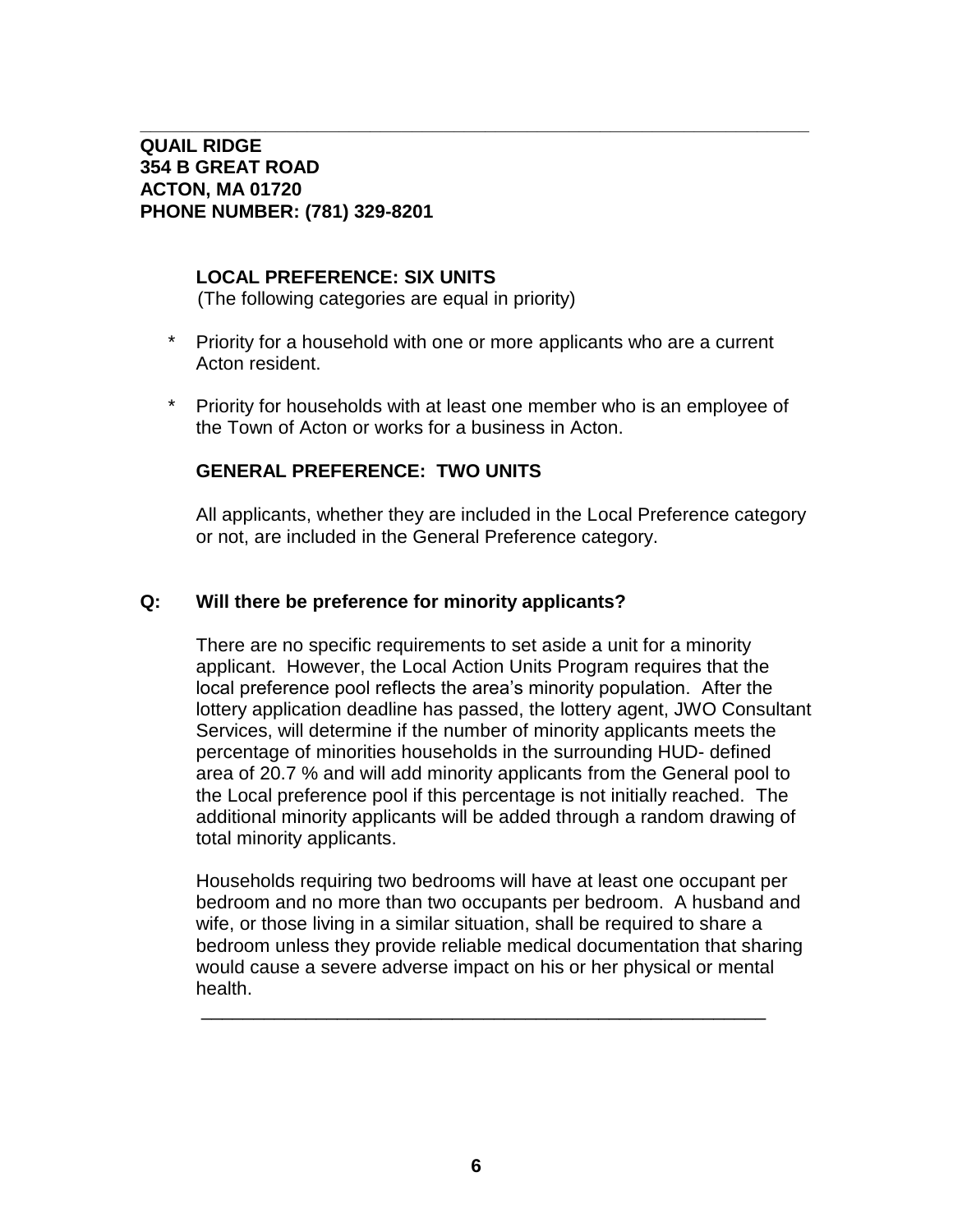## **SELECTION PRIORITY Affordable Housing in Acton (Information Sheet D)**

**\_\_\_\_\_\_\_\_\_\_\_\_\_\_\_\_\_\_\_\_\_\_\_\_\_\_\_\_\_\_\_\_\_\_\_\_\_\_\_\_\_\_\_\_\_\_\_\_\_\_\_\_\_\_\_\_\_\_**

#### **Q: What is the schedule for applications and the selection of buyers for the affordable condominiums at Quail Ridge?**

**8/24/12- 11/9/12:** The developer will be publicizing the availability of this affordable housing opportunity in Acton all interested citizens throughout the area.

**9/17/12:** A Public Workshop will take place at the Acton Memorial Library, Acton, MA on **SEPTEMBER 17, 2012** at **7PM** to answer questions about the lottery process. Advertising will continue for the sixty-day marketing period from 8/24/12 UNTIL 11/9/12.

**11/9/12:** Homebuyers interested in applying for one of the eight affordable condominiums should complete and submit an application to participate in the lottery. The deadline for application submittal is **NOVEMBER 9, 2012 AT 5 PM.** 

#### **ALL APPLICATIONS SHOULD BE MAILED TO JWO CONSULTANT SERVICES, P.O. BOX 323, WESTWOOD, MA 02090. Applications must be postmarked 11/9/12. Late applications will not be accepted.**

**11/20/12**: The lottery for the Quail Ridge will be held at the Acton Memorial Library, Acton, MA at 7 PM.

\_\_\_\_\_\_\_\_\_\_\_\_\_\_\_\_\_\_\_\_\_\_\_\_\_\_\_\_\_\_\_\_\_\_\_\_\_\_\_\_\_\_\_\_\_\_\_\_\_\_\_\_\_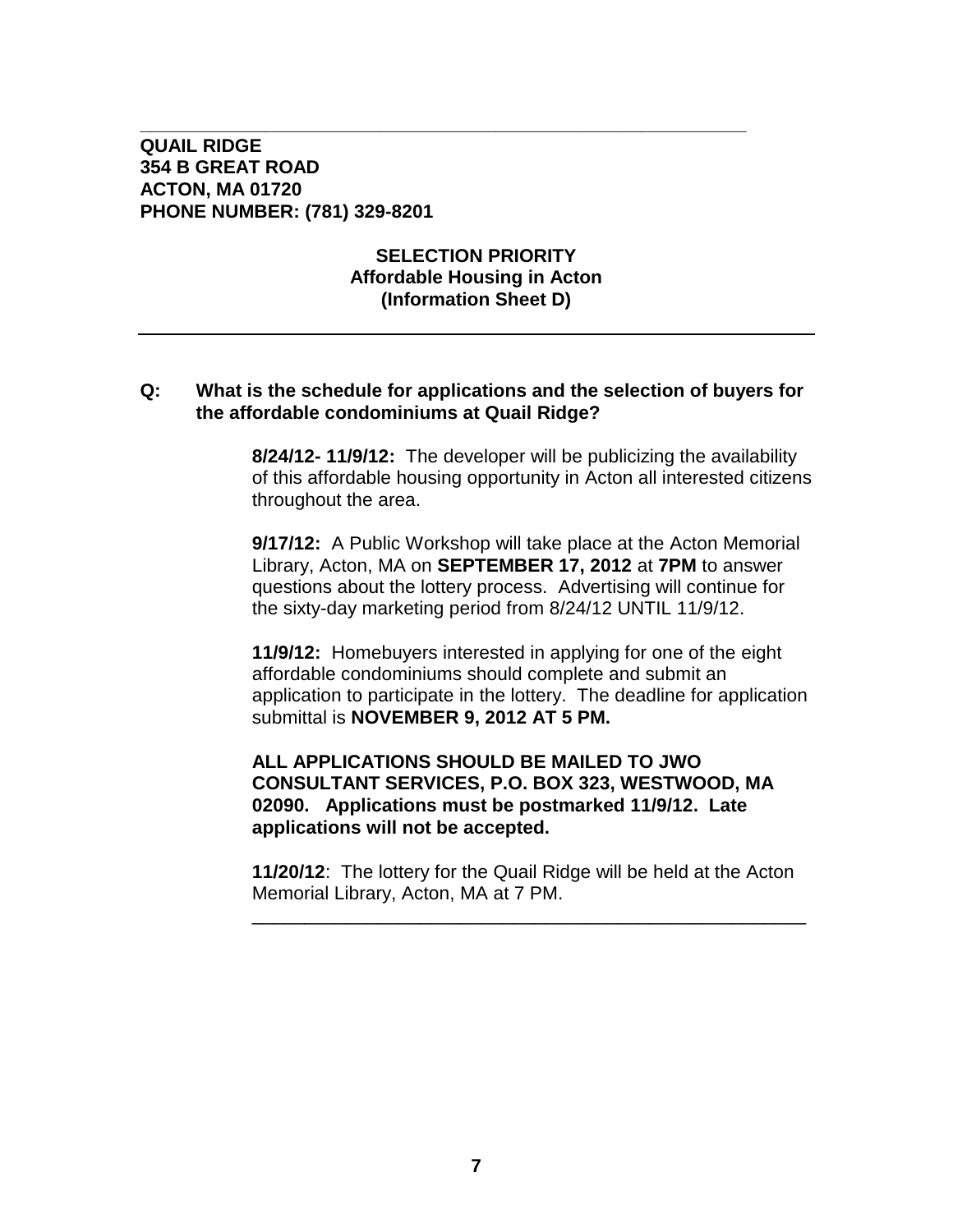## **MAIL YOUR APPLICATIONS EARLY**

**\_\_\_\_\_\_\_\_\_\_\_\_\_\_\_\_\_\_\_\_\_\_\_\_\_\_\_\_\_\_\_\_\_\_\_\_\_\_\_\_\_\_\_\_\_\_\_\_\_\_\_\_\_\_\_\_\_\_\_\_\_\_\_\_**

**\_\_\_\_\_\_\_\_\_\_\_\_\_\_\_\_\_\_\_\_\_\_\_\_\_\_\_\_\_\_\_\_\_\_\_\_\_\_\_\_\_\_\_\_\_\_\_\_\_\_\_\_\_\_\_\_\_\_\_\_\_\_\_**

Upon receipt of a completed signed Lottery application the application will then be reviewed to determine if the household meets the threshold eligibility criteria. Eligible applicants will be issued a letter and lottery number confirming entry in the lottery selection process within ten days (10) days after the close of the advertising and pre-lottery activities period.

Your application will be reviewed for eligibility after it has been received. If you are eligible to enter the lottery, you will be notified with a confirmation letter that will include your registration number as well as information regarding the pool you are eligible to participate in. If you are eligible for the Bedford preference pool, you will also be qualified to enter the general pool as well.

You are encouraged, but not required to be present at the lottery drawing. Once the lottery selection is complete, the selected applicants will be notified that they must begin the process of obtaining their financing. If at any point in the lottery process, a selected applicant becomes ineligible, the next eligible applicant on the wait list will be notified and they must begin the process of obtaining their financing. If you are a selected lottery applicant, you will have a period of 30 days from the lottery date to secure financing.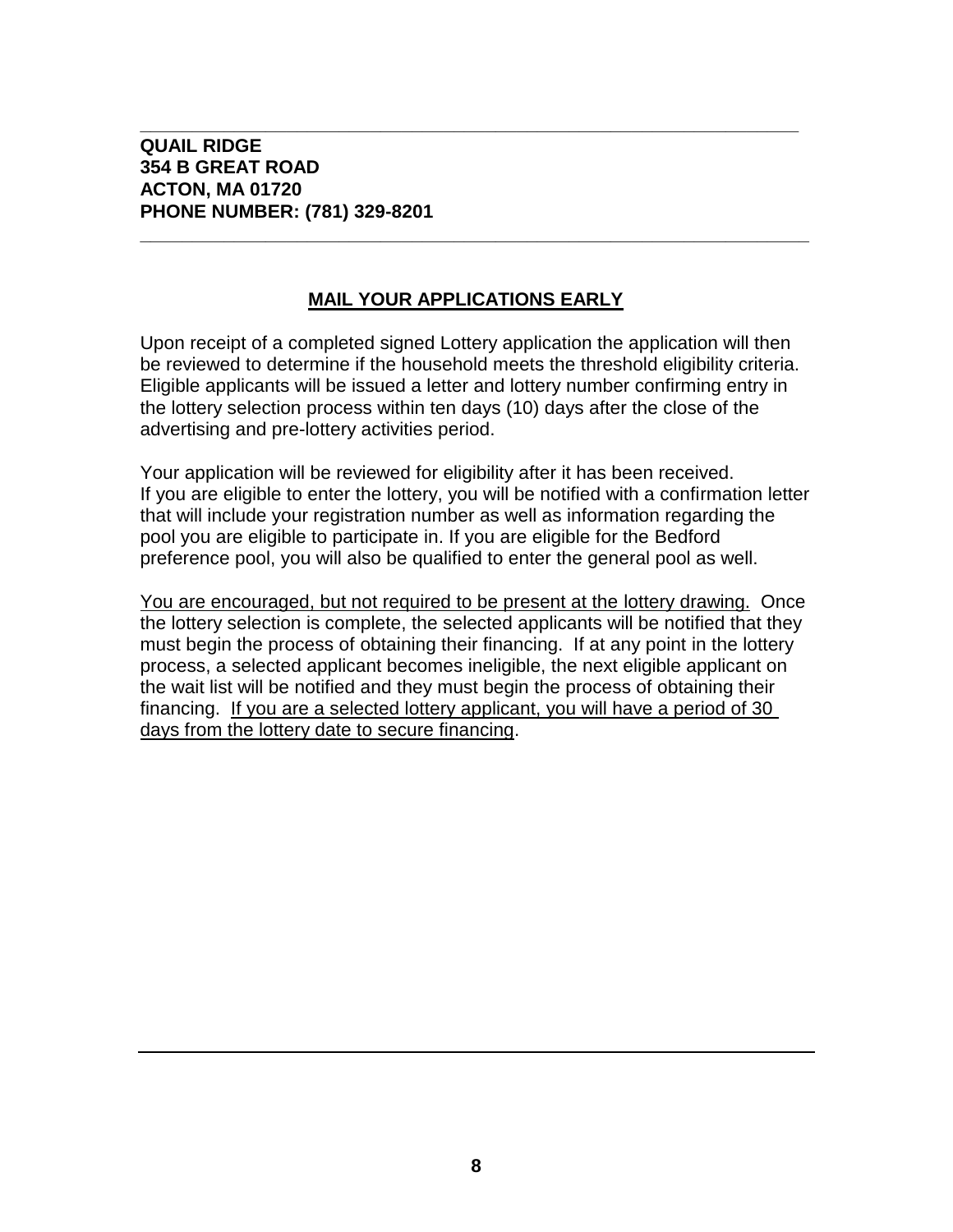## **DESCRIPTION OF QUAIL RIDGE (Information Sheet E)**

**\_\_\_\_\_\_\_\_\_\_\_\_\_\_\_\_\_\_\_\_\_\_\_\_\_\_\_\_\_\_\_\_\_\_\_\_\_\_\_\_\_\_\_\_\_\_\_\_\_\_\_\_\_\_\_\_\_\_\_\_\_\_\_\_**

Quail Ridge is an age restricted townhouse development that is being constructed at 354 B Great Road in Acton, MA. One hundred and fifty-three townhouses will be built in this development with eight of the units being designated as affordable units. This area is part of a former golf course and will have over 88 acres as open space and a nine hole golf course in a natural setting.

All units will have two bedrooms and two and ½ baths. The master bedroom will be on the first floor and the second bedroom and another bath and open loft area will be on the second floor. Each unit will have a two car garage. Pulte Homes of New England is constructing two models with a variety for both the market and affordable units. This town home development is being built in phases and will be completed in approximately two years.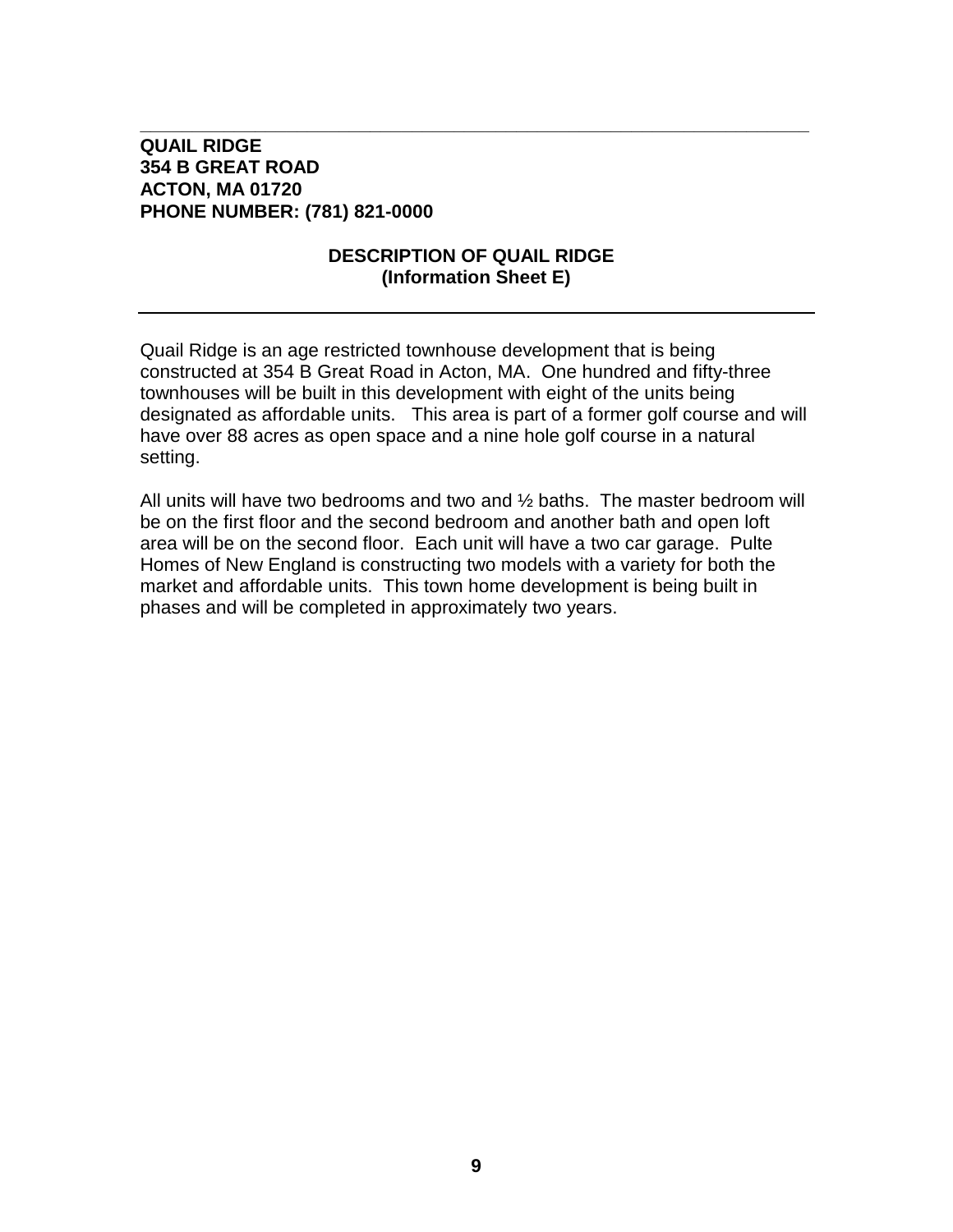#### **Department of Housing and Community Development (DHCD) Eligibility Summary for the Subsidized Housing Inventory (SHI)**

#### Appendix A: Definition of Assets

**The value of necessary items of personal property, such as furniture or automobiles shall be excluded. Determination of assets shall be based upon a full and fair present cash value of the asset at the time of application to the program. If a potential purchaser divests himself or herself of an asset for less than full and fair present cash value of the asset within one year prior to application, the full and fair cash value of the asset at the time of its disposition must be declared and shall be included for purposes of calculating eligibility.** 

\_\_\_\_\_\_\_\_\_\_\_\_\_\_\_\_\_\_\_\_\_\_\_\_\_\_\_\_\_\_\_\_\_\_\_\_\_\_\_\_\_\_\_\_\_\_\_\_\_\_\_\_\_\_\_\_\_\_\_\_\_\_\_\_

#### **Household Assets include the following:**

1. Cash held in savings and checking accounts, safe deposit boxes, homes, etc: For savings accounts, use the current balance. For checking accounts, use the average balance for the last six months. Assets held in foreign countries are considered assets.

2. Revocable trusts: The cash value of any revocable trust available to the applicant

3. Equity in rental property or other capital investments: The current fair market value less (a) any unpaid balance on any loans secured by the property and (b) reasonable costs that would be incurred in selling the asset (e.g., penalties, broker fees, etc.).

4. Stocks, bonds, Treasury bills, certificates of deposit, mutual funds, and money market accounts: The value of stocks and other assets vary from one day to another and should be determined within a reasonable time in advance of the applicant's submission of an application to participate in the subject housing program.

5. Individual retirement, 401K, and Keogh accounts: When the holder has access to the funds, even though a penalty may be assessed. If the applicant is making occasional withdrawals from the account, determine the amount of the asset by using the average balance for the previous six months. (Do not count withdrawals as income.)

#### 6. Retirement and pension funds

#### a) While the person is employed:

Amounts the applicant can withdraw without retiring or terminating employment. Count the whole amount less any penalties or transaction costs.

#### b) At retirement, termination of employment, or withdrawal:

Periodic receipts from pension and retirement funds are counted as income. Lumpsum receipts from pension and retirement funds are counted as assets. Count the amount as an asset or as income, as provided below. If benefits will be received in lump sum, include the lump-sum receipt in net household assets. If benefits will be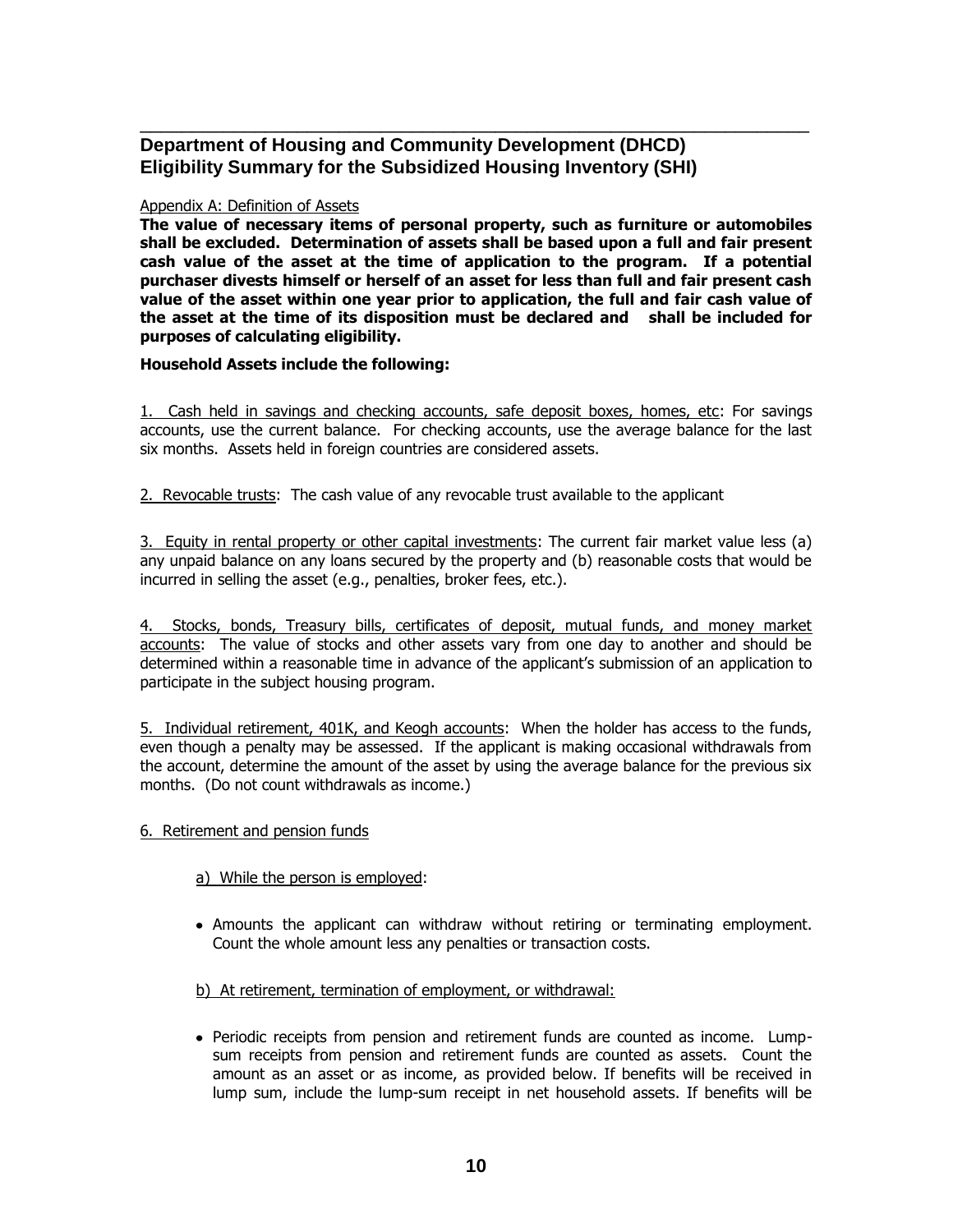received through periodic payments, include the benefits in annual income. Do not count any remaining amounts in the account as an asset.

If the applicant initially receives a lump-sum benefit followed by periodic payments, count the lump-sum benefit as an asset as provided in the example below and treat the periodic payment as income. In subsequent years, count only the periodic payment as income. Do not count the remaining amount as an asset.

**NOTE:** This paragraph assumes that the lump-sum receipt is a one-time receipt and that it does not represent delayed periodic payments. However, in situations in which a lump-sum payment does represent delayed periodic payments, then the amount would be considered as income and not an asset.

7. Cash value of life insurance policies available to the applicant before death (e.g., the surrender value of a whole life policy or a universal life policy): It would not include a value for term insurance, which has no cash value to the applicant before death.

8. Personal property held as an investment: Gems, jewelry, coin collections, or antique cars held as an investment. Personal jewelry is NOT considered an asset.

9. Lump-sum receipts or one-time receipts: Inheritances, capital gains, one-time lottery winnings, victim's restitution, settlements on insurance claims (including health and accident insurance, worker's compensation, and personal or property losses), and any other amounts that are not intended as periodic payments.

10. A mortgage or deed of trust held by an applicant: Payments on this type of asset are often received as one combined payment of principal and interest with the interest portion counted as income from the asset. This combined figure needs to be separated into the principal and interest portions of the payment. (This can be done by referring to an amortization schedule that relates to the specific term and interest rate of the mortgage.)

To count the actual income for this asset, use the interest portion due, based on the amortization schedule, for the 12-month period following the certification. To count the imputed income for this asset, determine the asset value at the end of the 12-month period following the certification.

Household Assets DO NOT include the following:

- **Personal property (clothing, furniture, cars, wedding ring, other jewelry that is not held as an investment, vehicles specially equipped for persons with disabilities).**
- **Interests in Indian trust land.**
- **Term life insurance policies (i.e., where there is no cash value).**
- **Equity in the cooperative unit in which the applicant lives.**
- **Assets that are part of an active business: "Business" does NOT include rental of properties that are held as investments unless such properties are the applicant's main occupation.**
- **Assets that are NOT effectively owned by the applicant: Assets are not effectively owned when they are held in an individual's name, but (a) the assets and any income they earn accrue to the benefit of someone else who is not the applicant, and (b) that other person is responsible for income taxes incurred on income generated by the assets.**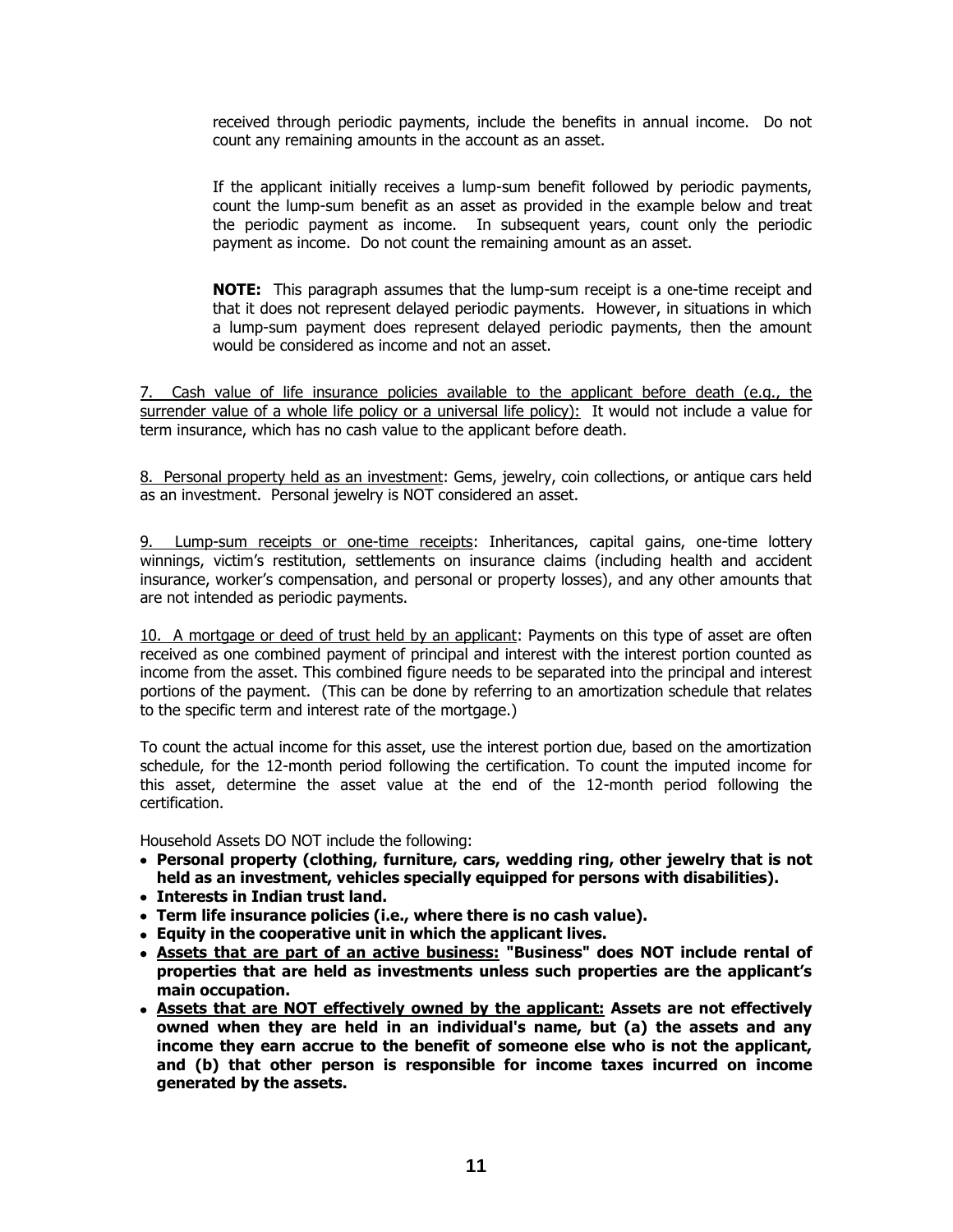## **QUAIL RIDGE**

# **Summary of Deed Rider Restrictions**

\* Units cannot be leased, refinanced, or have capital improvements made without the PRIOR approval of DHCD and the Town of Acton.

\* Units must be resold to eligible buyers with owners providing notice when they are ready to sell to both DHCD and the Town of Acton.

\* Resale prices are set using a formula that maintains the affordability in perpetuity and only increases sales prices at the same rate as Area Median Incomes increase

\* All buyers should review the Deed Rider with their own attorney to insure that they fully understand its provisions

- \* Units remain affordable and subject to the Deed Rider in perpetuity
- \* Owners must live in the units as their primary residence

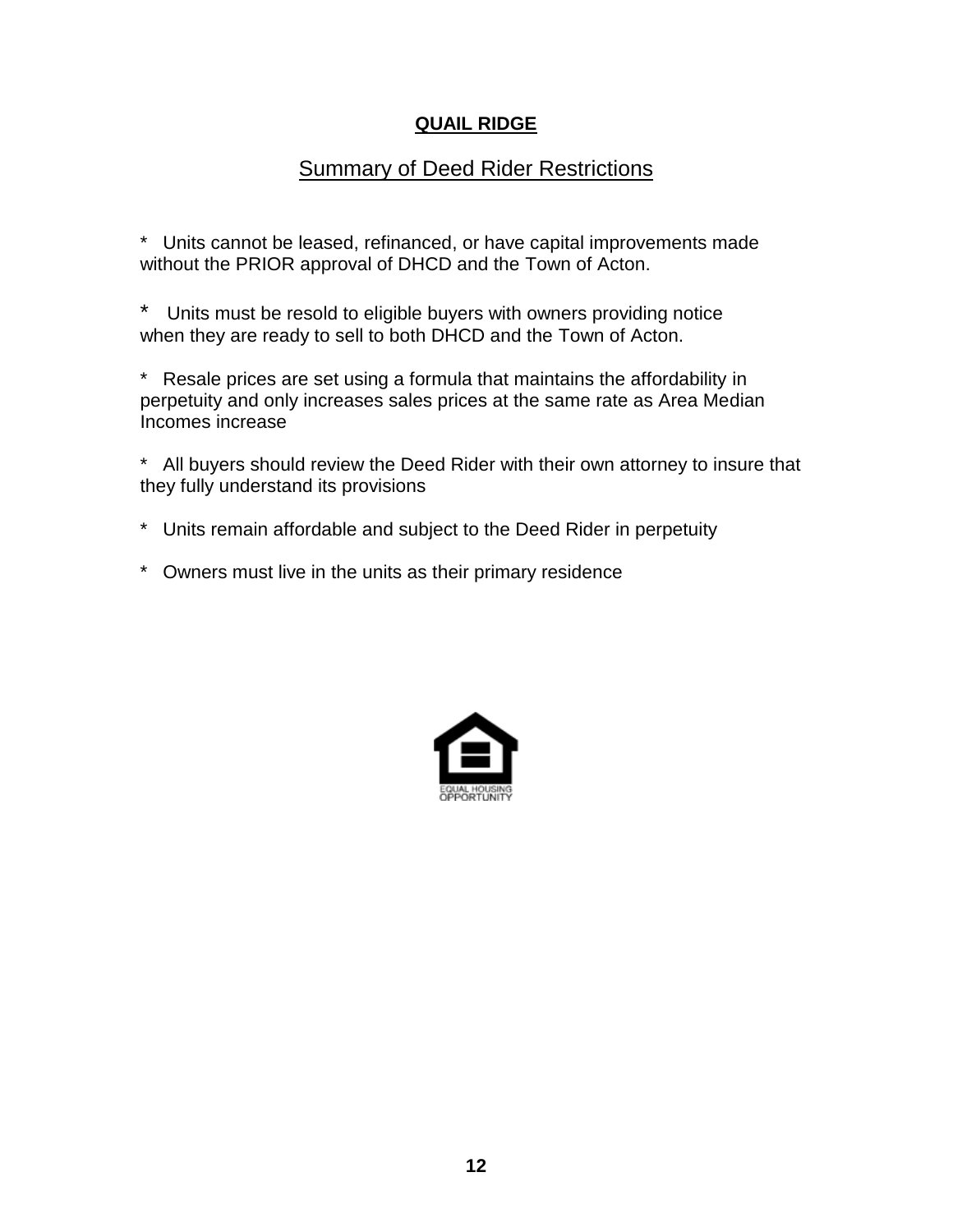# **ACTON AFFORDABLE HOUSING QUAIL RIDGE LOTTERY APPLICATION**

|             | <b>HOUSEHOLD MEMBERS:</b><br>Please list ALL household members who will occupy the affordable home:                                                                                                       |            |  |                                                                                         |  |
|-------------|-----------------------------------------------------------------------------------------------------------------------------------------------------------------------------------------------------------|------------|--|-----------------------------------------------------------------------------------------|--|
| <b>Name</b> | Date of Birth                                                                                                                                                                                             | <b>Sex</b> |  | <b>Relationship</b>                                                                     |  |
|             |                                                                                                                                                                                                           |            |  |                                                                                         |  |
|             | <u> 1980 - Johann Stoff, amerikan bestein de stad in de stad in de stad in de stad in de stad in de stad in de st</u><br>,我们也不能在这里的时候,我们也不能在这里的时候,我们也不能在这里的时候,我们也不能会在这里的时候,我们也不能会在这里的时候,我们也不能会在这里的时候,我们也不 |            |  |                                                                                         |  |
|             |                                                                                                                                                                                                           |            |  |                                                                                         |  |
|             | Do you or a member of the household currently reside in the Town of Acton?                                                                                                                                |            |  |                                                                                         |  |
|             |                                                                                                                                                                                                           |            |  |                                                                                         |  |
|             | recent voter registration listing.                                                                                                                                                                        |            |  | Proof of residency shall be proven by the provision of rent receipts, utility bills, or |  |
|             | If yes, please list job title and town department or business                                                                                                                                             |            |  | Are you or a member of your household an employee of the Town of Acton or a             |  |
|             | Verification must be provided.                                                                                                                                                                            |            |  |                                                                                         |  |

\_\_\_\_\_\_\_\_\_\_\_\_\_\_\_\_\_\_\_\_\_\_\_\_\_\_\_\_\_\_\_\_\_\_\_\_\_\_\_\_\_\_\_\_\_\_\_\_\_\_\_\_\_\_\_\_\_\_\_\_\_\_\_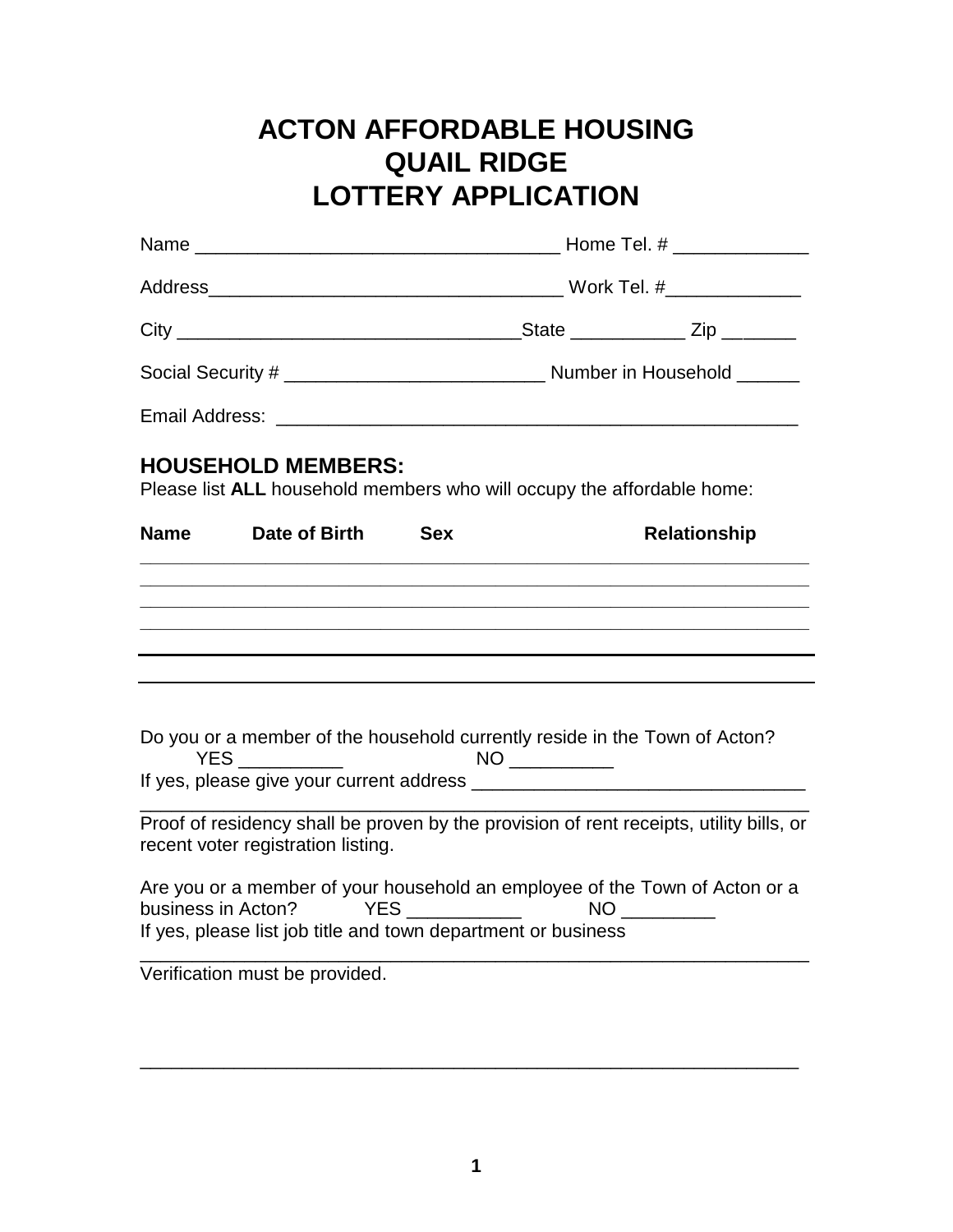# **OPTIONAL INFORMATION:**

This is an optional section that you may complete:

| <b>Black or African</b> | Applicant | Co-Applicant | Dependent |
|-------------------------|-----------|--------------|-----------|
|                         |           |              |           |
|                         |           |              |           |
| Native American or      |           |              |           |
| Native Hawaiian or      |           |              |           |
|                         |           |              |           |

# **EMPLOYMENT STATUS**

| Applicant's Name                             |
|----------------------------------------------|
|                                              |
| Name & Tel. # of Present Employer __________ |
| Business Address _________________           |
| Name & Title of Supervisor                   |
| Annual Gross Salary _____________            |

| Co-Applicant's Name                   |  |
|---------------------------------------|--|
| Occupation ______________             |  |
| Name & Tel. # of Present Employer ___ |  |
| <b>Business Address</b>               |  |
| Name & Title of Supervisor            |  |
| Annual Gross Salary _                 |  |

If other adult household members are employed, please attach a separate sheet with their current employment information.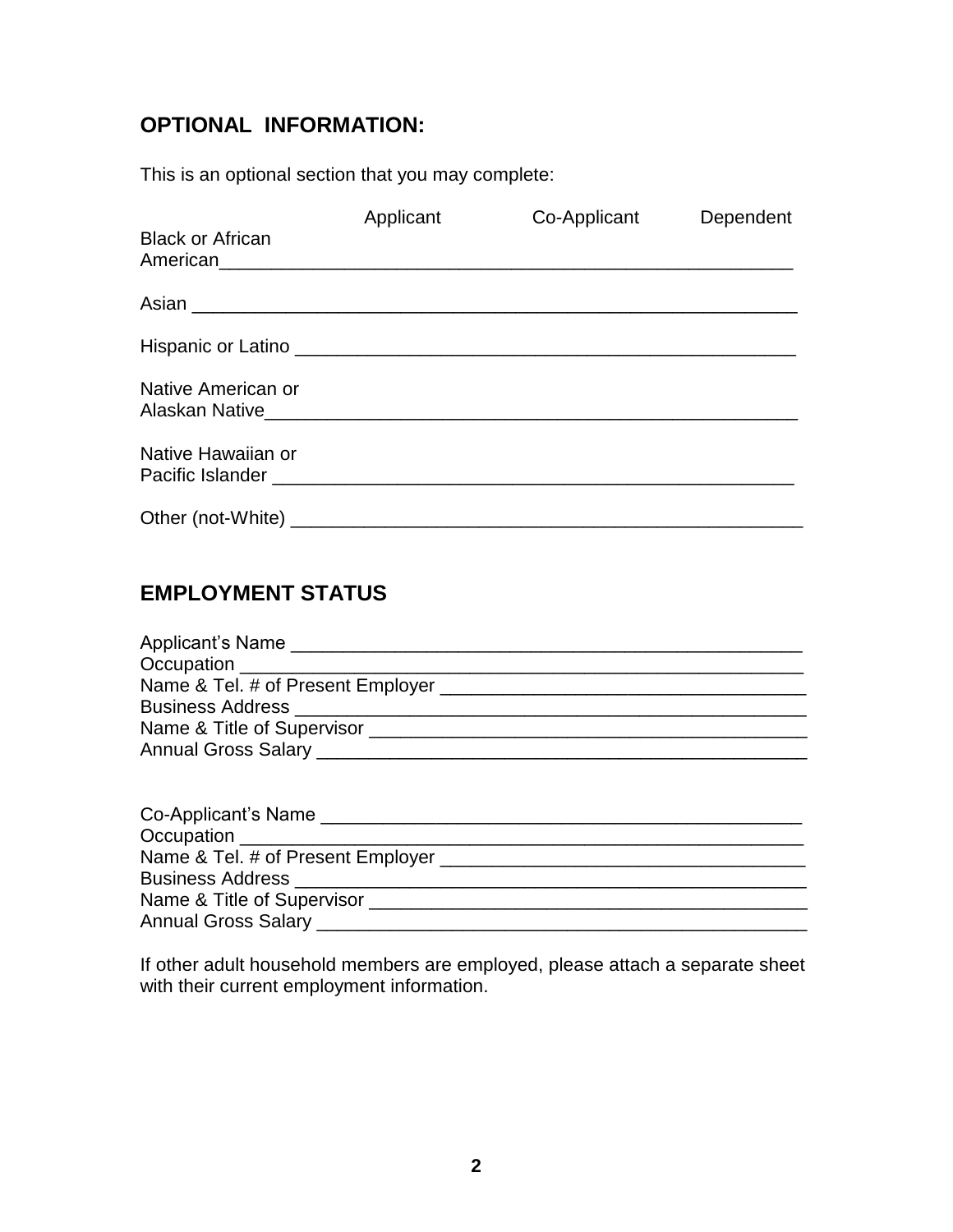# **INCOME INFORMATION:**

Please complete the following information for all persons receiving income in the household for the past twelve months. Documentation will need to be provided with your application if you wish to enter the lottery.

|                           | Applicant | Co-Applicant | Other |
|---------------------------|-----------|--------------|-------|
| Salary                    |           |              |       |
| Interest & Dividends      |           |              |       |
| <b>Veteran's Benefits</b> |           |              |       |
| Alimony/Child Support     |           |              |       |
| Other Income              |           |              |       |
| Total Income              |           |              |       |
|                           |           |              |       |

# Value of Assets

| Name on Account and the control of the control of the control of the control of the control of the control of the control of the control of the control of the control of the control of the control of the control of the con |  |
|--------------------------------------------------------------------------------------------------------------------------------------------------------------------------------------------------------------------------------|--|
| Bank Name ________________________                                                                                                                                                                                             |  |
| Address __________________                                                                                                                                                                                                     |  |
| Savings _________________                                                                                                                                                                                                      |  |
| Checking                                                                                                                                                                                                                       |  |
| Other                                                                                                                                                                                                                          |  |
|                                                                                                                                                                                                                                |  |

| Name on Account         |  |  |
|-------------------------|--|--|
| <b>Bank Name</b>        |  |  |
|                         |  |  |
| Savings _______________ |  |  |
| Checking                |  |  |
| Other                   |  |  |

| Address __________ |                                                            |  |
|--------------------|------------------------------------------------------------|--|
|                    |                                                            |  |
|                    |                                                            |  |
|                    |                                                            |  |
|                    | Bank Name _______________<br>Savings _____________________ |  |

| <b>Securities Value</b>                 |  |
|-----------------------------------------|--|
| <b>Real Estate Location &amp; Value</b> |  |
| <b>Other Assets of Value</b>            |  |
| <b>Retirement Assets</b>                |  |
|                                         |  |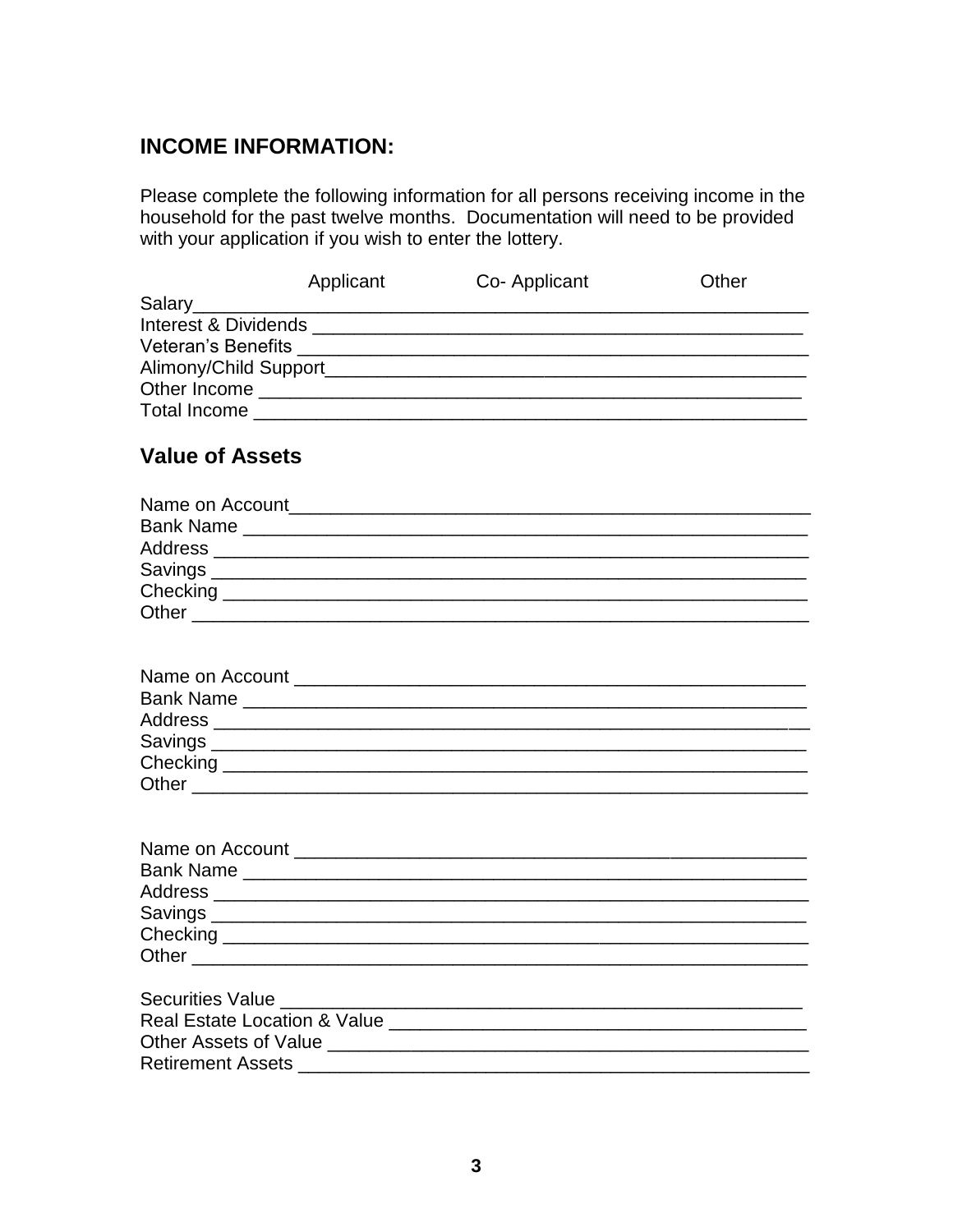PLEASE CHECK THE FOLLOWING ITEMS THAT APPLY TO YOU:

| I/We certify that our household is _______<br>persons                                                                                                                                                                                                      |
|------------------------------------------------------------------------------------------------------------------------------------------------------------------------------------------------------------------------------------------------------------|
| I/We certify that we qualify for Local preference status as defined in the<br>Lottery Information Packet.                                                                                                                                                  |
| I/We certify that our household income does not exceed the income<br>limits provided in the Lottery Information Packet.                                                                                                                                    |
| I/We certify that our household assets do not exceed the maximum<br>amount allowed of \$75,000, with an additional allowance of \$200,000 in<br>net proceeds from the sale of a house.                                                                     |
| I/We certify that our household is able to provide the minimum down<br>payment required.                                                                                                                                                                   |
| I/We certify that we have received a pre-approval letter from a financing<br>Institution proving our qualification for a mortgage to buy an affordable<br>unit.                                                                                            |
| I/We certify that the information in this application and in support of this<br>application is true and correct to the best of my/our knowledge and<br>belief. I/We understand that perjury will result in disqualification from<br>further consideration. |
| Your signature(s) helow gives consent to Pulte Home's lottery agent $\Box M\Box$                                                                                                                                                                           |

Your signature(s) below gives consent to Pulte Home's lottery agent, JWO Consultant Services, to verify all income and asset information provided in this application and DHCD will provide final verification prior to closing. No applications will be considered complete unless signed and dated by the Applicant/Co-Applicant. This form must be signed by all household members age 18 years or older.

\_\_\_\_\_\_\_\_\_\_\_\_\_\_\_\_\_\_\_\_\_\_\_\_\_\_\_\_\_\_\_\_\_\_\_ \_\_\_\_\_\_\_\_\_\_\_\_\_\_\_\_\_\_\_\_

Applicant Signature **Date** Date

\_\_\_\_\_\_\_\_\_\_\_\_\_\_\_\_\_\_\_\_\_\_\_\_\_\_\_\_\_\_\_\_\_\_\_ \_\_\_\_\_\_\_\_\_\_\_\_\_\_\_\_\_\_\_\_ Co-Applicant Signature Date

#### **IT IS THE DEVELOPER'S OBLIGATION NOT TO DISCRIMINATE IN THE SELECTION OF APPLICANTS**

**ALL DISABLED PERSONS ARE ENTITLED TO A REASONABLE ACCOMMODATION OF THE HOUSING**